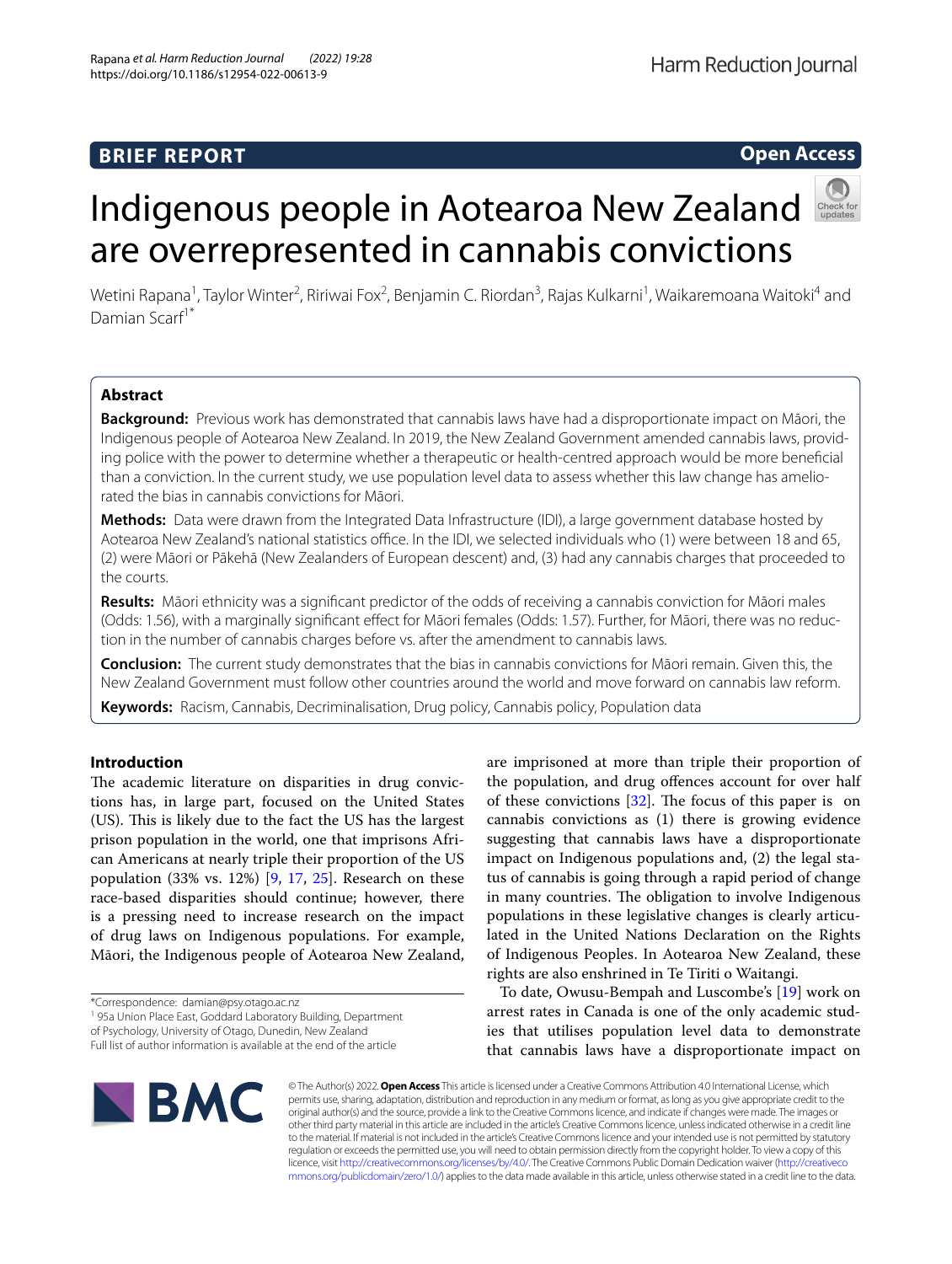Indigenous peoples. Surprisingly, the majority of work on cannabis arrest rates and Indigenous peoples has come from freedom-of-information requests submitted by news organisations. Specifcally, work by the Toronto Star and Vice in Canada [[2,](#page-4-5) [23](#page-4-6)], the Guardian in Australia [[14\]](#page-4-7), and the Herald in Aotearoa New Zealand [[4,](#page-4-8) [5](#page-4-9)]. In Aotearoa New Zealand, Māori experienced settler-colonisation across political, economic, cultural and social activities. First, we will provide a brief history of Māori and cannabis laws in Aotearoa New Zealand. Second, we use data from the Integrated Data Infrastructure (IDI), a large government database hosted by Aotearoa New Zealand's national statistics office, to demonstrate that Māori continue to be disproportionally impacted by the current cannabis laws in Aotearoa New Zealand.

## **Māori and cannabis laws in Aotearoa New Zealand**

Māori migrated to Aotearoa New Zealand around the fourteenth century, after successfully navigating a 3000 km journey across East Polynesia, to the South Pacific [\[31](#page-4-10)]. While also maintaining their ancestral voyaging traditions, Māori social, political and horticultural systems became intricately connected to, and shaped by the new lands [\[22](#page-4-11)]. After settling into tribal groupings Māori began trading with other tribes, who had also migrated to Aotearoa New Zealand at diferent times, with the resources that were readily available in their own regions. At this time, and up until the arrival of Europeans, Māori were not known to use intoxicants [\[6](#page-4-12)].

With the arrival of Europeans in Aotearoa New Zea-land came both tobacco and alcohol [[6\]](#page-4-12). From the outset, settlers took advantage of the Māori trading economy, exchanging alcohol and tobacco for land, and using tobacco to incentivise the signing of Te Tiriti o Waitangi [[18\]](#page-4-13). Te Tiriti o Waitangi (Treaty of Waitangi) was signed between many of the Māori tribal chiefs and the British Crown. The signing of the Treaty was effectively the starting point for British governance. The oppression of Māori continued unabated after the signing  $[7, 12]$  $[7, 12]$  $[7, 12]$  $[7, 12]$  $[7, 12]$ . The increasing confscation of land forced many Māori from their traditional rural homes to urban townships in pursuit of work  $[29]$  $[29]$ . This urban drift was associated with many Māori coming into contact with psychoactive substances—including cannabis—for the very frst time [\[28](#page-4-17)].

Māori frst coming into contact with cannabis (~1970s) coincided with the introduction of the Mis-use of Drugs Act 1975 [[27\]](#page-4-18). The Misuse of Drugs Act meant that the cultivatation, distribution, possession, and use of cannabis was illegal. Before investigating the impact of the Act on Māori, it is important to highlight the fact that, before the imposition of the Crown's laws, Māori were governed by principles of tikanga, which can be loosely defned as a collective understanding

of right-action [\[15](#page-4-19)]. For each area, activity, or environment, there existed a protocol which was mutually understood and collectively reinforced. Breaches of tikanga were believed to strongly invoke negative consequences. Without the imposition of Crown law, it is reasonable to suppose that Māori would have developed tikanga for the safe use of cannabis.

As noted above, the Misuse of Drugs Act made possessing any amount of Cannabis illegal. Police, however, were somewhat lenient in their enforcement [[1\]](#page-4-20). From the outset, this leniency was used in a discriminatory fashion, with Māori markedly more likely to be convicted for the possession of cannabis than non-Māori [\[8](#page-4-21), [11\]](#page-4-22). Despite its disproportionate impact on Māori, cannabis laws in Aotearoa New Zealand are still governed by the Misuse of Drugs Act 1975. Without the specifc aim of addressing it's impact on Māori, the Government made an amendment to the Act in 2019 [[16\]](#page-4-23). In essence, the amendment instructs police to determine whether a health-centred or therapeutic approach would be more beneficial than a conviction  $[16]$ . The specific form of these approaches is not made clear in the amendment, but would likely focus on drug-treatment and education programs.

Given the current Government in Aotearoa New Zealand has made it clear that cannabis laws will remain unchanged for the foreseeable future, the current study investigates whether the 2019 amendment has ameliorated the bias in cannabis convictions in Aotearoa New Zealand. Given both the history of Aotearoa New Zealand, and research on discretion and bias in policing [[20](#page-4-24), [26\]](#page-4-25), we had a single hypothesis: the 2019 amendment would have no impact on the disparity in cannabis convictions between Māori and non-Māori.

#### **Materials and method**

The IDI consists of administrative data including Police, Ministry of Justice (court), and Corrections records. All datasets are linked both deterministically (where possible) and probabilistically (where sufficient information is lacking) on an individual level, allowing us to integrate a multitude of data sources for a single individual.

#### **Population**

We constructed a population in the IDI, defned as anyone who has an administrative record updated within the last 12 months, and who spent more than 12 of the last 16 months in Aotearoa New Zealand. We used a 12-month reference window for the 2018 calendar year (year of the legislative amendment).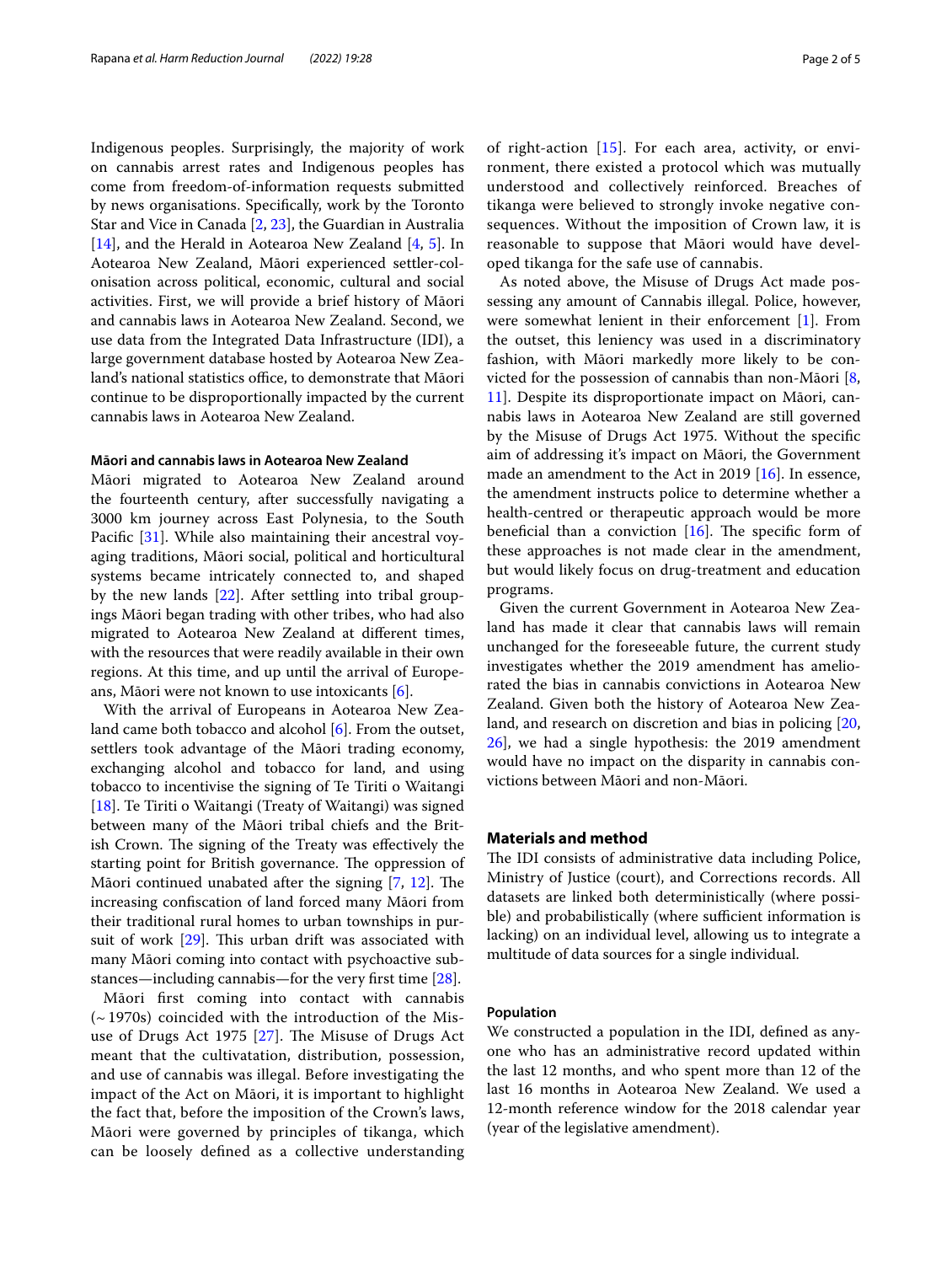#### **Measures**

In the IDI, a population table was constructed that combines demographic information, age, sex, and ethnicity. These data were drawn from several sources, the sources are ranked based on quality/reliability of the source as determined by Stats New Zealand, and we used the highest quality source available. With respect to ethnicity, we formed two ethnic groups—Māori and Pākehā (New Zealanders of European descent). A 'total response' approach was used for ethnicity, so that if an individual identifed as both ethnic groups it would be explicitly captured in the model.

#### *Before and after the amendment*

The dummy coded amendment variable was a binary variable where a value of value of 0 represents the 12 months prior to the 13th of August 2019, the date the Misuse of Drugs Act Amendment became active, and 1 is the 12 months after the amendment.

#### *Cannabis charge*

We took a conservative estimate of a cannabis charge, only including individuals who were charged for possession of cannabis, or cannabis related paraphernalia, for personal use. We took this approach as the amendment does not rule against cannabis-related charges entirely, but instead encourages methods of proceeding outside of the court system. As an example, police could choose to proceed with informal/formal warnings, referrals to health programs, or to drop the charges entirely. In short, the cannabis charge was for an individual who was referred to the courts by police, and was being charged for a personal use of cannabis.

#### *Previous charges*

As previous criminal charges could impact on whether a cannabis charge is referred to the courts, we added a binary variable for previous charges for any crime, regardless of whether it proceeded to court or was handled out of court.

#### **Analytical Approach**

We used a logistic regression model with cannabis charge as an outcome, with age and previous charges as covariates. We included amendment change and the two ethnicity variables as main efects and, pertinent to our hypothesis, we included interaction terms between each ethnic group and the amendment change variable. The interaction terms allowed us to test whether each ethnic group experienced the same, or signifcantly diferent odds in being charged after the amendment was enacted relative to before it was enacted. As we included a near complete population both before and after the amendment, we included random intercepts by individual to account for a repeated measures design. In order to handle the particularly large amount of data, the model was implemented using the mgcv package and parallelized across 20 cores using the parallel package in R [\[21](#page-4-26), [33](#page-4-27), [34](#page-4-28)].

#### **Results**

After constructing the population in the IDI and fltering down to those between 18 and 65 who were Māori or Pākehā, we had a population of 4,600,000 people, of whom 546,879 were Māori and 50% were women (Table [1](#page-2-0)). The proportion of people who had any cannabis charges that proceeded to the courts was less than 1% across all ethnicities, but due to the large population, counts were adequate for logistic regression as there were over 2,000 charges.

The logistic regression models predicting cannabis charges for men and women are shown in Table [2.](#page-3-0) With respect to the overall number of convictions, there was no efect of the amendment or difering efects of the amendment in the 12 months after the amendment was inacted when compared to the 12 months prior. With respect to our hypothesis, Māori ethnicity was a signifcant predictor of the odds of receiving a cannabis conviction for Māori males, with a marginal efect for Māori females (Table [2](#page-3-0)). Further, consistent with our hypothesis, there was no reduction in the number of cannabis charges after the amendment for people of Māori ethnicity (Table [2](#page-3-0)). In both the male and female models, a previous conviction had a marked impact, likely due to the fact a previous conviction largely eliminates the possibility of a non-conviction pathway.

# **Discussion**

Using data from 4,600,000 people, of whom 546,879 were Māori, we demonstrate that Māori are markedly more likely to be convicted for cannabis possession than Pākehā. This finding is consistent with work on Indigenous people in Canada [\[2,](#page-4-5) [19](#page-4-4), [23](#page-4-6)] and Australia [\[14](#page-4-7)],

<span id="page-2-0"></span>

| Table 1 Descriptive statistics of IDI population |  |
|--------------------------------------------------|--|
|--------------------------------------------------|--|

|                                                     | Pākehā       | Māori        |
|-----------------------------------------------------|--------------|--------------|
| Ν                                                   | 2,198,292    | 546,879      |
| Age (M; SD)                                         | 40.82; 14.27 | 37.07; 14.06 |
| Sex (% female)                                      | 50.37%       | 50.10%       |
| Cannabis charge (pre-amend-<br>ment-post-amendment) | 2151-1692    | 1473-1299    |
| Previous charge (pre-amend-<br>ment-post-amendment  | 1470-1218    | 1140-1032    |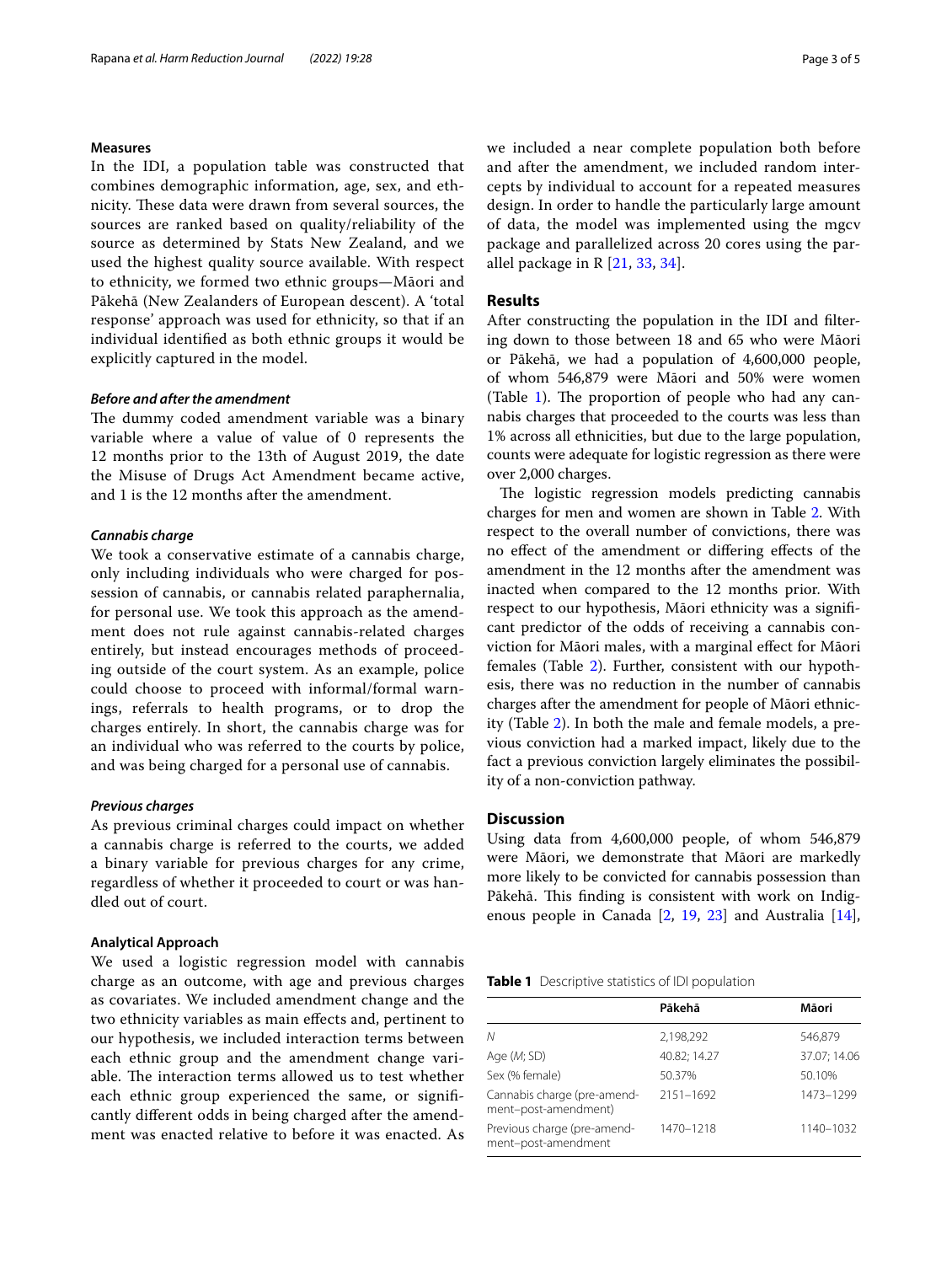<span id="page-3-0"></span>**Table 2** Coefficients and statistical summaries from GAMs by gender

|                    | Odds       | Std. error | z value  | p value |
|--------------------|------------|------------|----------|---------|
| Male               |            |            |          |         |
| Intercept          | 0.00       | 1.23       | $-45.67$ | 0.000   |
| Pākehā             | 1.28       | 1.20       | 1.39     | 0.165   |
| Māori              | 1.56       | 1.17       | 2.89     | 0.004   |
| Previous charge    | 88,223.05  | 1.09       | 128.45   | 0.000   |
| Amendment          | 0.89       | 1.31       | $-0.44$  | 0.662   |
| Amendment * Pākehā | 0.81       | 1.29       | $-0.83$  | 0.408   |
| Amendment * Māori  | 0.92       | 1.25       | $-0.39$  | 0.698   |
| Female             |            |            |          |         |
| Intercept          | 0.00       | 1.38       | $-31.24$ | 0.000   |
| Pākehā             | 1.25       | 1.35       | 0.73     | 0.463   |
| Māori              | 1.57       | 1.28       | 1.84     | 0.066   |
| Previous charge    | 141,837.84 | 1.17       | 76.72    | 0.000   |
| Amendment          | 1.07       | 1.58       | 0.15     | 0.882   |
| Amendment * Pākehā | 0.57       | 1.53       | $-1.31$  | 0.190   |
| Amendment * Māori  | 0.69       | 1.43       | $-1.04$  | 0.300   |

Bolded *p* values are considered statistically signifcant

All analyses adjusted for age

demonstrating that cannabis laws have a disproportionate impact on Indigenous peoples in these settler societies. Further, consistent with our hypothesis, the 2019 amendment to the Misuse of Drugs Act had no impact on this racial bias  $[16]$  $[16]$ . That is, Māori are still disproportionately impacted by the illegal status of cannabis in Aotearoa New Zealand. Further, criminal convictions are disproportionately given to Maori, whereby the punishment often outweighs the severity of the original ofence, and the impact of conviction remains throughout the individual and their family's life.

Our fndings have important implications for the current Government in Aoteroa New Zealand. Following the narrow defeat of the 2020 referendum on the legalisation of cannabis, acting Justice Minister Andrew Little ruled out the possibility of decriminalisation, stating that the Government has "…no other plans for drug law reform" and adding that "The New Zealand voting public have made their decision. We have to respect that decision" [\[13](#page-4-29), [30](#page-4-30)]. Further, when more than 25 health and social service organisations, including the Māori Law Society and a number of Māori health organisations (e.g., Te Hauora O Turanganui a Kiwa and Te Rau Ora), signed an open letter to the Government, calling for the repeal and replacement of the Misuse of Drugs Act [\[10](#page-4-31)], Minister Little stated that "their gesture today is 12 months too late" [[13\]](#page-4-29).

Despite Minister Little's assertion that the open-letter was simply a gesture, and too late, the referendum is only a refection of the public's views on the Cannabis Legalisation and Control Bill, which had a specifc focus on creating a legal market for cannabis  $[3]$  $[3]$  $[3]$ . Thus, it is incorrect to suggest it refects the public's views on cannabis decriminalisation. On that front, the only information we have are public polls. For example, a recent poll of people who voted no in the referendum (i.e., against legalisation), revealed that just under half were supportive of decriminalisation  $[24]$  $[24]$ . Thus, when considered in combination with the extremely close referendum result (48.4% for, 50.7% against), it seems a more accurate to argue that a sizable portion of the public supports decriminalisation.

## **Conclusion**

Following the referendum, when asked about further drug law reform, Prime Minister Jacinda Ardern said that her government would "drill into that data" to investigate whether the 2019 amendment was having a positive impact. The current study has done that drilling, and revealed that the 2019 amendment continues to disproportionately impact Māori. Our fndings, when combined with the United Nations Declaration on the Rights of Indigenous Peoples and Te Tiriti o Waitangi, give the government no choice but to move forward on drug law reform.

#### **Acknowledgements**

The current study was supported by a Ministry of Business, Innovation and Employment (MBIE) Endeavour Fund grant.

#### **Authors' contributions**

All listed authors have made substantial contributions to the manuscript and have approved the submitted version. WR: Design and conception of work, writing of manuscript. TW: Design and conception of work, coding, analysis. RF: Design and conception of work, substantial revisions of work. BCR: Design and conception of work, substantial revisions of work. RK: Coding, analysis. WW: Design and conception of work, writing of manuscript. DS: Design and conception of work, writing of manuscript. All authors read and approved the final manuscript.

#### **Funding**

This research was funded by the New Zealand Ministry of Business, Innovation and Employment (MBIE). The funders had no role in the design of the current study.

#### **Availability of data and materials**

The data used in this study are held with the Integrated Data Infrastructure and are managed by Statistics New Zealand. These data are publicly available, although access is restricted (See <https://www.stats.govt.nz>). These results are not official statistics. They have been created for research purposes from the Integrated Data Infrastructure (IDI) which is carefully managed by Stats NZ. For more information about the IDI please visit [https://www.stats.govt.nz/integ](https://www.stats.govt.nz/integrated-data/) [rated-data/.](https://www.stats.govt.nz/integrated-data/)

#### **Declarations**

#### **Ethics approval and consent to participate**

The current study was granted an exemption for ethical approval by the Health and Disability Ethics Committees (HDECs).